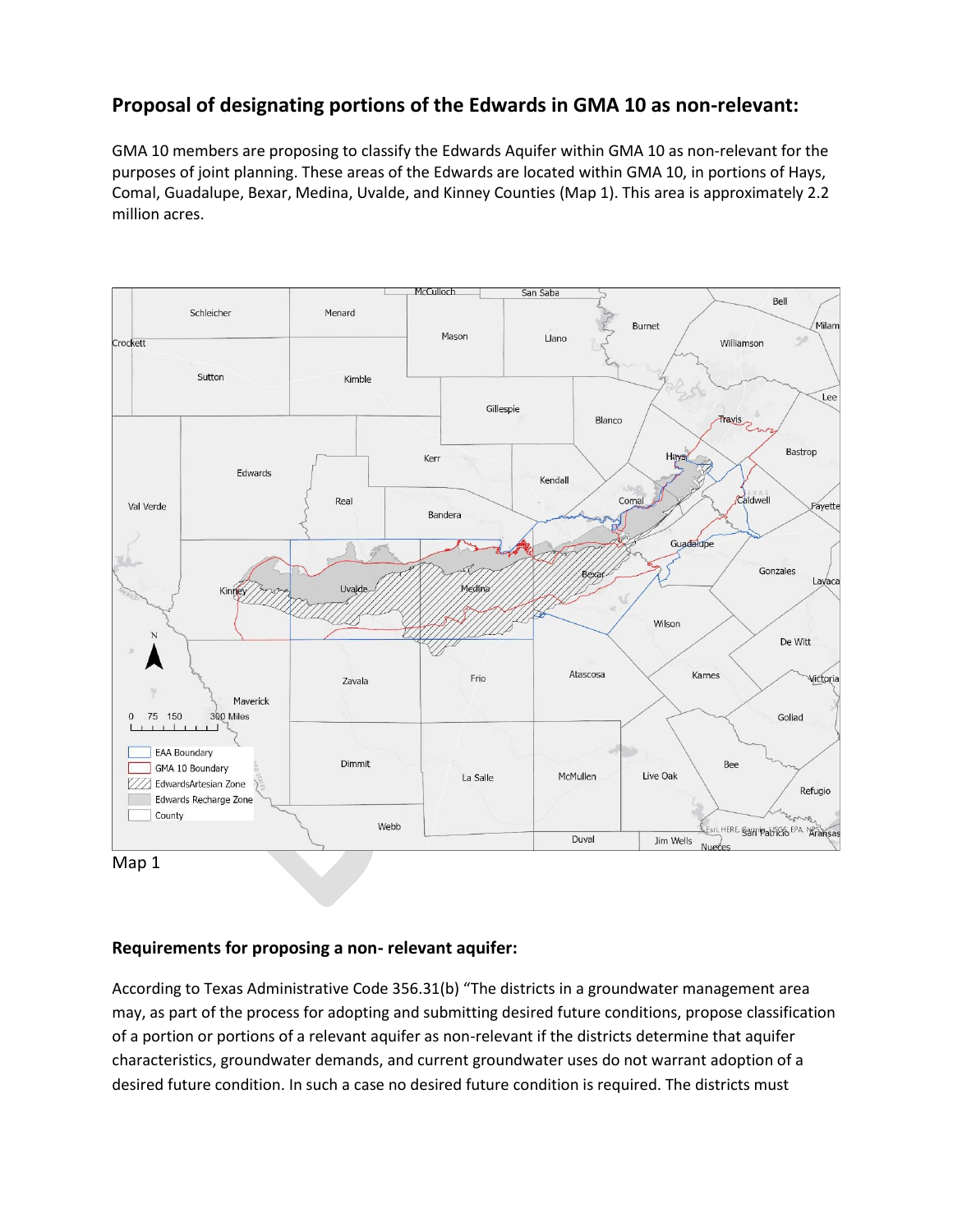submit the following documentation to the agency related to the portion of the relevant aquifer proposed to be classified as non-relevant:

- (1) A description, location, and/or **map of the aquifer** or portion of the aquifer;
- (2) A summary of **aquifer characteristics**, **groundwater demands**, and current **groundwater uses**, including the **total estimated recoverable storage** as provided by the executive administrator, that support the conclusion that desired future conditions in adjacent or hydraulically connected relevant aquifer(s) will not be affected; and
- (3) An explanation of **why** the aquifer or portion of the aquifer is non-relevant for joint planning purposes."

#### *Aquifer Portion Description, Location and Map:*

The following section describes the Edwards Aquifer, as taken from the "*About the Edwards Aquifer"* page of the Edwards Aquifer Authority (EAA) website [\(https://www.edwardsaquifer.org/science-maps/about-the-edwards-aquifer/\)](https://www.edwardsaquifer.org/science-maps/about-the-edwards-aquifer/).

*The San Antonio Segment of the Balcones Fault Zone Edwards Aquifer (Aquifer) in South-Central Texas is one of the most productive aquifers in the United States. The Edwards Aquifer is a karst aquifer and is characterized by the presence of sinkholes, sinking streams, caves, large springs and highly productive water wells. Karst aquifers are considered triple permeability aquifers. Water is contained in the rock matrix, in fractures and faults and in caves and conduits. Conduits or solution channels within the Aquifer range from the size of a finger to tens of feet in diameter. The interconnected fractures and conduits in the Edwards Aquifer account for its extremely high yielding wells and springs. As is characteristic of many karst aquifers, the Aquifer exhibits extremely high (cavernous) porosity and permeability, allowing for the transmission of large volumes of water and enabling groundwater levels within the Aquifer to respond quickly to rainfall events (known as recharge). The large, interconnected openings in the rock also exhibit a diverse fauna of more than 40 species including eyeless salamanders, shrimp and two species of catfish.*

*Geographically, the Aquifer extends through parts of Kinney, Uvalde, Zavala, Medina, Frio, Atascosa, Bexar, Comal, Guadalupe and Hays counties and covers an area approximately 180 miles long and five to 40 miles wide. The total surface area overlying the Aquifer is approximately 3,600 square miles. The Aquifer is the primary water source for much of this area, including the City of San Antonio and its surrounding communities. Historically, the cities of Uvalde, San Antonio, New Braunfels and San Marcos were founded around large springs that discharged from the Aquifer. As the region grew, wells were drilled into the Aquifer to supplement the water supplied by those springs. The Aquifer also serves as the principal source of water for the region's agricultural and industrial activities and provides necessary springflow for endangered species habitat, as well as recreational purposes and downstream uses in the Guadalupe, Nueces and San Antonio River basins.*

*Water circulates through the Edwards Aquifer as part of the hydrologic cycle from recharge areas to discharge locations (springs and wells). Approximately 1,250 square miles of Edwards Limestone is exposed at the ground surface and composes the Recharge Zone where water enters the Aquifer.*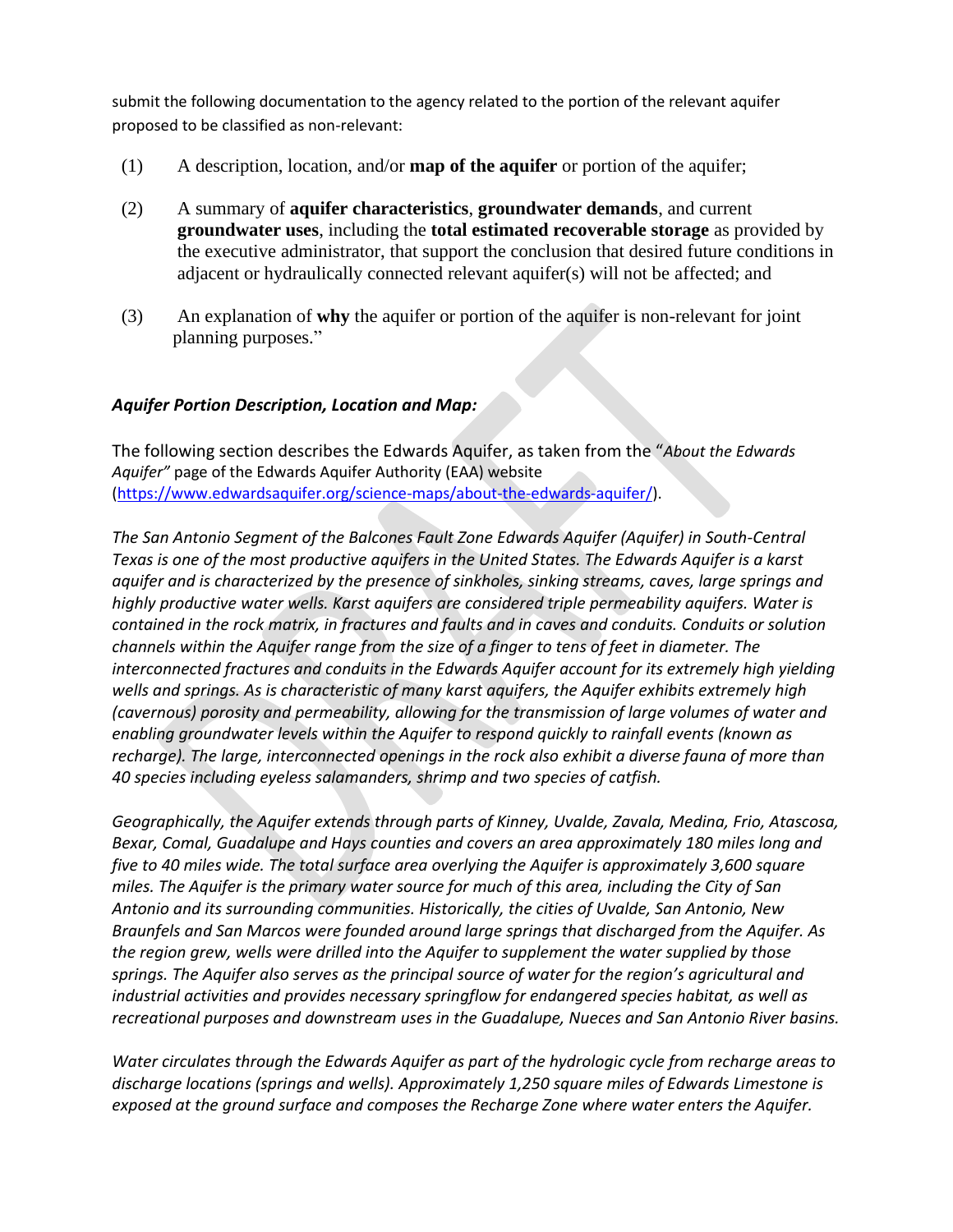*Surface water from springs and streams originating on the Contributing Zone reaches the Recharge Zone where much of the flow sinks into the Edwards Limestone. Some water also enters the Edwards Aquifer through interformational flow (from rock formations adjacent to the Edwards Limestone) and from direct precipitation on the Recharge Zone.*

*Water from the Recharge Zone flows down gradient to the Artesian Zone where the Aquifer is contained between less permeable beds of the Del Rio Clay (above) and the Upper Glen Rose Limestone (below). Portions of the Artesian Zone are as much as 3,400 feet below the surface where it still contains fresh water. The southern boundary of the Artesian Zone marks the Aquifer's transition from freshwater to saline water (water with a total dissolved solids concentration greater than 1,000 mg/L). Groundwater moves through the Artesian Zone and ultimately discharges from a number of locations, such as Leona Springs in Uvalde County, San Pedro and San Antonio springs in Bexar County, Hueco and Comal springs in Comal County and San Marcos Springs in Hays County. In addition, domestic, livestock, municipal, agricultural and industrial wells throughout the region withdraw water from the Aquifer. The residence time of water in the Aquifer ranges from a few hours or days to much longer, depending on depth of circulation, location and other aquifer parameters.*

*The Edwards Aquifer is a karst aquifer. Karst aquifers form over soluble rock types such as limestone by reacting with mildly acidic waters. For example, rainwater contains carbonic acid (created when carbon dioxide (CO2) from the air or decaying vegetation on the ground comes in contact with water droplets).*

*Because of this reaction, the Edwards Aquifer exhibits extremely high (cavernous) porosity and permeability. In contrast, aquifers that occur in sand and gravel or in other rock types such as sandstone have a much lower permeability. Because the Edwards Aquifer has areas of such high permeability, it allows for the transmission of large volumes of water, enabling groundwater levels to respond quickly to rainfall (recharge) events and to times of drought.*

*It is important to note, however, that the amount of water in the aquifer does not equal the amount of water that can be recovered from it. There are many factors that determine how much water is available for recovery. First, there are physical factors, such as depth and pressure that limit how much groundwater can be recovered through withdrawal. Second, there are considerations such as economics, well depth and location and the potential impact of other wells. Third, there are the minimum spring flow requirements established pursuant to the Endangered Species Act (ESA) combined with administrative limitations established by the EAA's permitting system mandated within its specific enabling legislation.*

# *Aquifer Characteristics, Groundwater Demands, Current Groundwater Uses, Including Total Estimated Recoverable Storage (TERS):*

The following describes the aquifer characteristics: recharge, lateral inflow, and the storage coefficient; with insight from Geologist Feathergail Wilson:

*Recharge of the Edwards is dependent largely on the local geographic area. Although an annual effective recharge rate estimate has been set at 4%, some locations, such as sinkholes or faults,*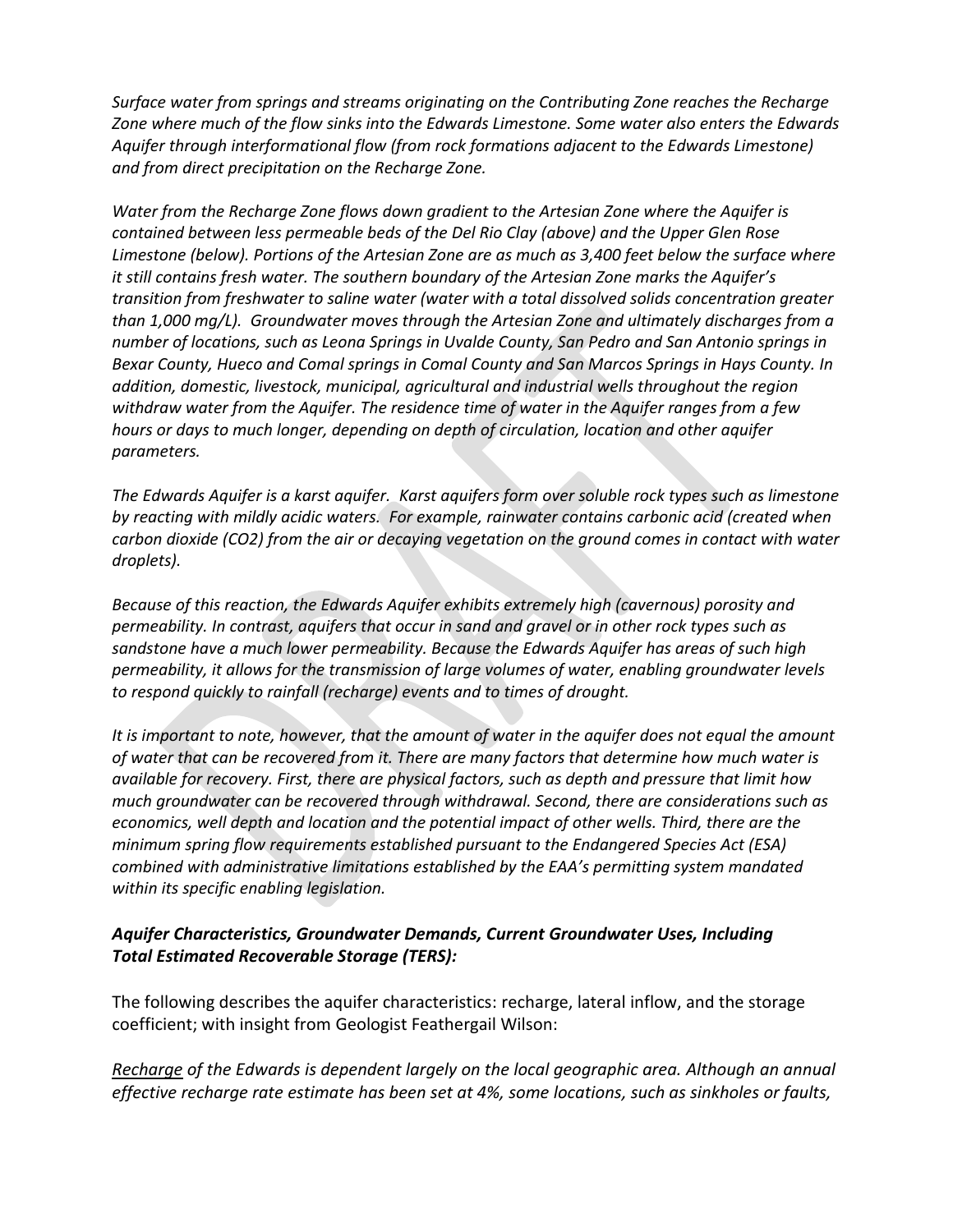*will see 100% of precipitation infiltrate the karst system. The EAA's homepage [\(www.edwardsaquifer.org\)](http://www.edwardsaquifer.org/) reports a 10-year annual recharge average of 555,780 acre-feet for 2010 to 2020.* 

*Lateral inflow occurs in cavernous systems, which the Edwards exemplifies. As with recharge, which occurs vertically from the ground surface, the horizontal movement of water through the Edwards is dependent on the karstification, or lack thereof, at specific positions. Thus, lateral inflow varies widely throughout the Edwards—not only in the caverns, but also due to faults and conduits.* 

*The storage coefficient for karst systems, such as the Edwards Aquifer, are so low (small of a number) that it may be described as "nearly meaningless." On average, the Edwards Aquifer storage coefficient may be estimated to be 5 X 10-4*.

#### **Groundwater Demands:**

The 2022 State Water Plan Information for the counties in GMA 10 containing the Edwards Aquifer. All values are in acre-ft/yr. Note that county totals are not limited to the portion of each county in GMA 10.

| County      |                             | 2020   | 2030   | 2040   | 2050   | 2060   | 2070    |
|-------------|-----------------------------|--------|--------|--------|--------|--------|---------|
|             | Demands                     | 40,729 | 50,453 | 61,476 | 72,555 | 89,124 | 107,760 |
| <b>HAYS</b> | Existing<br><b>Supplies</b> | 54,630 | 54,727 | 56,157 | 57,587 | 61,082 | 62,497  |
|             | <b>Needs</b>                | 626    | 4,079  | 10,390 | 18,751 | 31,337 | 48,349  |
|             | Strategy<br><b>Supplies</b> | 19,698 | 35,543 | 55,564 | 65,714 | 78,368 | 90,058  |

| County       |                             | 2020   | 2030   | 2040   | 2050   | 2060   | 2070   |
|--------------|-----------------------------|--------|--------|--------|--------|--------|--------|
|              | <b>Demands</b>              | 42,052 | 51,191 | 59,458 | 67,595 | 76,204 | 84,763 |
| <b>COMAL</b> | Existing<br><b>Supplies</b> | 44,176 | 44,353 | 44,611 | 44,792 | 45,014 | 46,603 |
|              | <b>Needs</b>                | 8,307  | 15,421 | 21,459 | 27,434 | 33,874 | 39,952 |
|              | Strategy<br><b>Supplies</b> | 36,887 | 48,133 | 53,873 | 57,496 | 61,001 | 63,748 |

| County           |                             | 2020   | 2030   | 2040   | 2050   | 2060   | 2070   |
|------------------|-----------------------------|--------|--------|--------|--------|--------|--------|
|                  | Demands                     | 40.989 | 47,698 | 52,552 | 57,475 | 62.659 | 67,827 |
| <b>GUADALUPE</b> | Existing<br><b>Supplies</b> | 56.481 | 57,901 | 59,203 | 59,251 | 59,315 | 59,482 |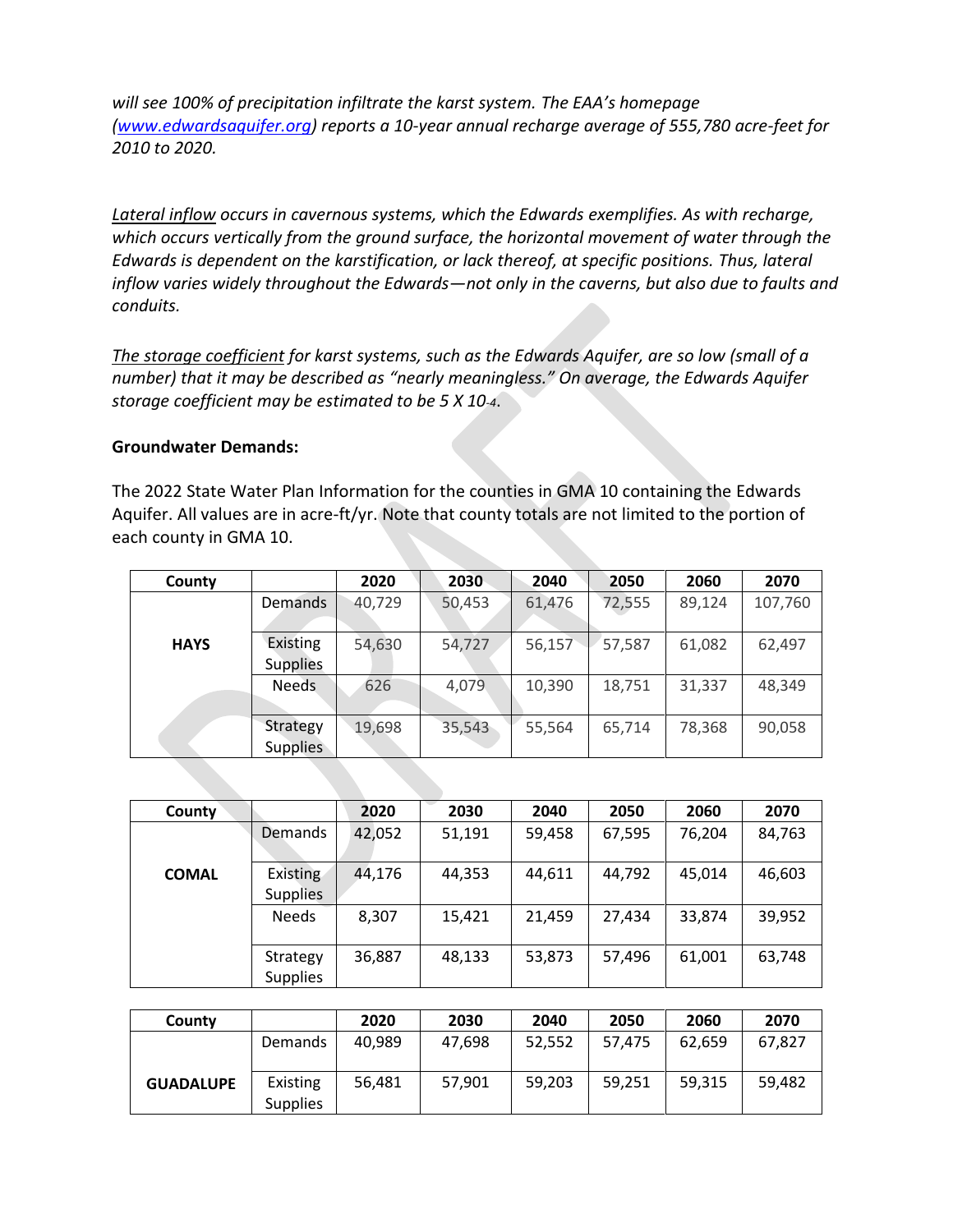| <b>Needs</b>                | 43     | 480    | 2,379  | 6,552  | 10,906 | 14,765 |
|-----------------------------|--------|--------|--------|--------|--------|--------|
| Strategy<br><b>Supplies</b> | 13,806 | 24,193 | 33,761 | 34,397 | 36,464 | 37,631 |

| County       |                             | 2020    | 2030    | 2040    | 2050    | 2060    | 2070    |
|--------------|-----------------------------|---------|---------|---------|---------|---------|---------|
|              | <b>Demands</b>              | 344,503 | 370,868 | 395,122 | 420,879 | 446,877 | 471,297 |
| <b>BEXAR</b> | Existing<br><b>Supplies</b> | 350,128 | 352,726 | 356,461 | 360,814 | 364,601 | 366,478 |
|              | <b>Needs</b>                | 12,387  | 27,016  | 47,872  | 68,266  | 90,218  | 112,499 |
|              | Strategy<br><b>Supplies</b> | 47,631  | 186,674 | 265,999 | 294,951 | 371,856 | 404,066 |
|              |                             |         |         |         |         |         |         |

| County        |                             | 2020   | 2030   | 2040   | 2050   | 2060   | 2070   |
|---------------|-----------------------------|--------|--------|--------|--------|--------|--------|
|               | Demands                     | 70,826 | 71,745 | 72,527 | 73,276 | 74,069 | 74,822 |
| <b>MEDINA</b> | Existing<br><b>Supplies</b> | 37,751 | 37,814 | 38,202 | 38,181 | 38,353 | 37,643 |
|               | <b>Needs</b>                | 36,808 | 37,544 | 37,831 | 38,489 | 39,053 | 40,481 |
|               | Strategy<br><b>Supplies</b> | 1,779  | 2,126  | 2,519  | 2,918  | 3,293  | 3,726  |
|               |                             |        |        |        |        |        |        |

| County        |                             | 2020   | 2030   | 2040   | 2050   | 2060   | 2070   |
|---------------|-----------------------------|--------|--------|--------|--------|--------|--------|
|               | Demands                     | 73,467 | 74,152 | 74,647 | 75,323 | 76,062 | 76,818 |
| <b>UVALDE</b> | Existing<br><b>Supplies</b> | 30,700 | 30,749 | 30,813 | 30,867 | 30,928 | 30,988 |
|               | <b>Needs</b>                | 43,173 | 43,773 | 44,193 | 44,779 | 45,420 | 46,079 |
|               | Strategy<br><b>Supplies</b> | 2,881  | 3,257  | 3,613  | 3,992  | 4,376  | 4,738  |

| County        |                             | 2020   | 2030   | 2040   | 2050   | 2060   | 2070   |
|---------------|-----------------------------|--------|--------|--------|--------|--------|--------|
|               | Demands                     | 5,227  | 5,218  | 5,205  | 5,202  | 5,199  | 5,199  |
| <b>KINNEY</b> | Existing<br><b>Supplies</b> | 12,959 | 12,959 | 12,959 | 12,959 | 12,959 | 12,959 |
|               | <b>Needs</b>                | 27     | 27     | 27     | 27     | 27     | 27     |
|               | Strategy<br><b>Supplies</b> | 79     | 705    | 705    | 705    | 705    | 705    |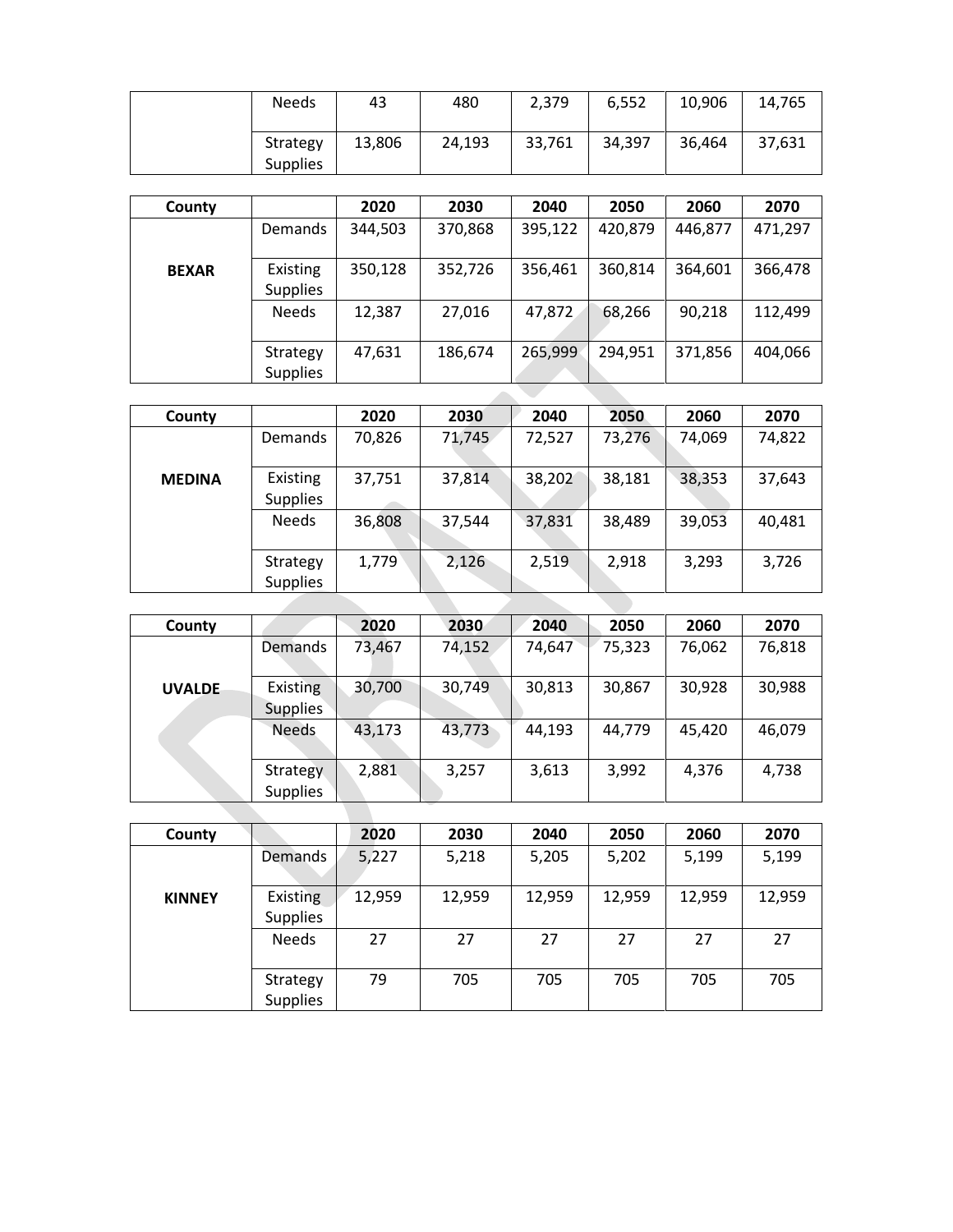### **Edwards Groundwater Use:**

The following two charts provide data on Edwards Aquifer groundwater use by type and comes from *Edwards Aquifer Authority Hydrologic Data Fact Sheets, 2019: Groundwater Discharge and Uses* ([https://www.edwardsaquifer.org/science-maps/research-scientific-reports/hydrologic-data](https://www.edwardsaquifer.org/science-maps/research-scientific-reports/hydrologic-data-reports/)[reports/\)](https://www.edwardsaquifer.org/science-maps/research-scientific-reports/hydrologic-data-reports/)*.*

# **Annual Estimated Edwards Aquifer Groundwater Discharge by Use (Springflow included), for 2009-2018 (measured in thousands of acre-feet)**

|        | <b>Irrigation</b> | <b>Municipal</b> | Domestic/Livestock | Industrial/Commercial | <b>Springs</b> |
|--------|-------------------|------------------|--------------------|-----------------------|----------------|
| Mean   | 74.7              | 248.9            | 13.9               | 23.2                  | 398.8          |
| Median | 76.9              | 248.3            | 13.9               | 23.6                  | 384.7          |

# **Edwards Aquifer Groundwater Discharge by Use (Springflow included), for 2019 (measured in thousands of acre-feet)**

| Year | <b>rrigation</b> | <b>Municipal</b> |      | Domestic/Livestock   Industrial/Commercial |       |
|------|------------------|------------------|------|--------------------------------------------|-------|
| 2019 | 73.7             | 241.5            | 14.1 | 23.8                                       | 526.0 |

### **Total Estimated Recoverable Storage:**

The Total Estimated Recoverable Storage (TERS) is defined as a porosity-adjusted volume of groundwater that might be recovered from the aquifer assuming 25 percent or 75 percent recovery. The numbers should be considered as a very simplistic approach to estimating an upper limit volume of available groundwater on a volumetric basis only. The TERS numbers are based on porosity-adjusted volumetric calculations of projected geologic formations without detailed local subsurface data. The TERS is an estimate of total "water-in-place," but there are many other factors that must be considered in assessing groundwater availability and DFCs.

According to EAA Research Manager, Brent Doty, P.G., the San Antonio Edwards BFZ does not have a TERS in the traditional sense. The Modeled Available Groundwater (MAG), on the other hand, was set by the legislature at 572,000 acre-feet, which is the total of all the permits and cannot be exceeded to protect spring flow to San Marcos and Comal springs.

### *Rationale for proposing the Edwards as non-relevant:*

The following is an explanation of why GMA 10 is proposing to classify the Edwards as nonrelevant for the purposes of joint planning in those portions of Hays, Comal, Guadalupe, Bexar, Medina, Uvalde, and Kinney Counties within GMA 10:

- SB 1336 (2015) removed the EAA from the GMA joint planning process (because EAA's DFC and MAG were set by statute).
- HB 2729 (2019) removed applicability of the provisions of Chapter 36 of the Texas Water Code from the EAA.